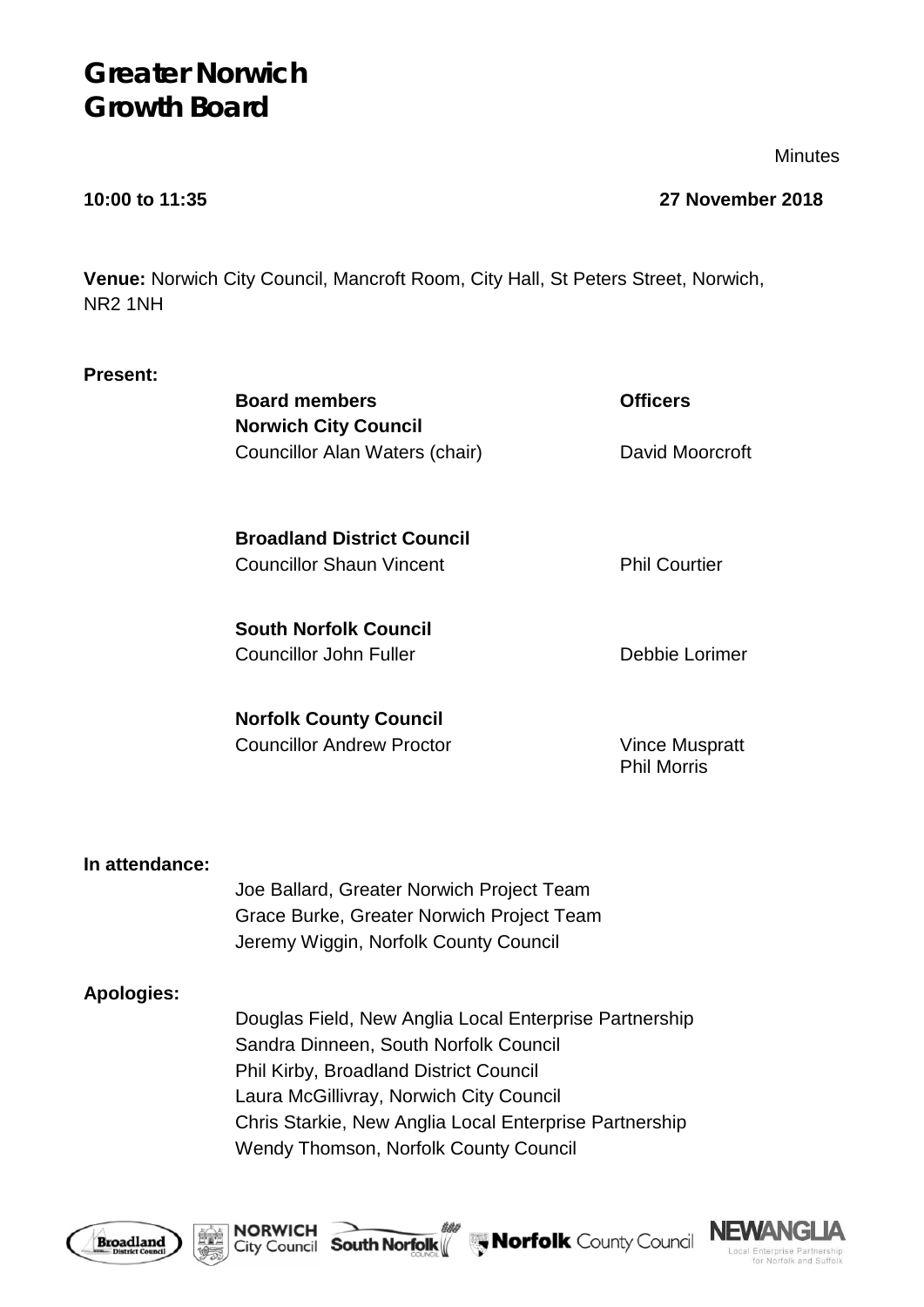#### **1. Declarations of interest**

There were no declarations of interest.

#### **2. Minutes**

Councillor Fuller asked for an update on resolution (5) of the last item 'Greater Norwich Local Infrastructure Fund':

recommend that the Greater Norwich Project Team actively promotes the LIF loan facility to encourage more expressions of interest from SMEs with a focus on affordable housing, whilst continuing to manage the cash flow forecast for the total LIF loan commitment.

Grace Burke, project manager, said that they had updated the delivery officers group that the LIF loan facility was still avaible and requested that they inform developers. As a result, the team have received a number of queries, received one expression of interest and are expecting 2 more in the future. The delivery officers group was asked to forward contact information for all known SMEs to the project managers so that a joint email could be sent out. This has not happened to date.

**RESOLVED** to approve the accuracy of the minutes of the meeting held on 7 September 2018.

### **3. IIF Project Showcase – GP13 Eaton Interchange – Presentation**

(Jeremy Wiggin, Transport for Norwich Manager, Norfolk County Council, attended the meeting for this item.)

Jeremy Wiggin gave a presentation on works at Eaton Interchange. He said that the works aimed to make it easier and safer to get around by Eaton by bicycle, on foot and by bus, without delaying general traffic.

Members noted that it was useful to see the outcome of schemes which had been funded.

**RESOLVED** to thank Jeremy Wiggin for the presentation.

### **4. Infrastructure Investment Fund - New Processes Overview**

(The chair took this item early)

Phil Courtier, head of planning, Broadland District Council, presented the report. He highlighted that the Delivery Officer Group was now replaced in the process map by the Greater Norwich Project Team. He noted that the Greater Norwich Infrastructure Plan would be considered by the Greater Norwich Growth Board in May 2019.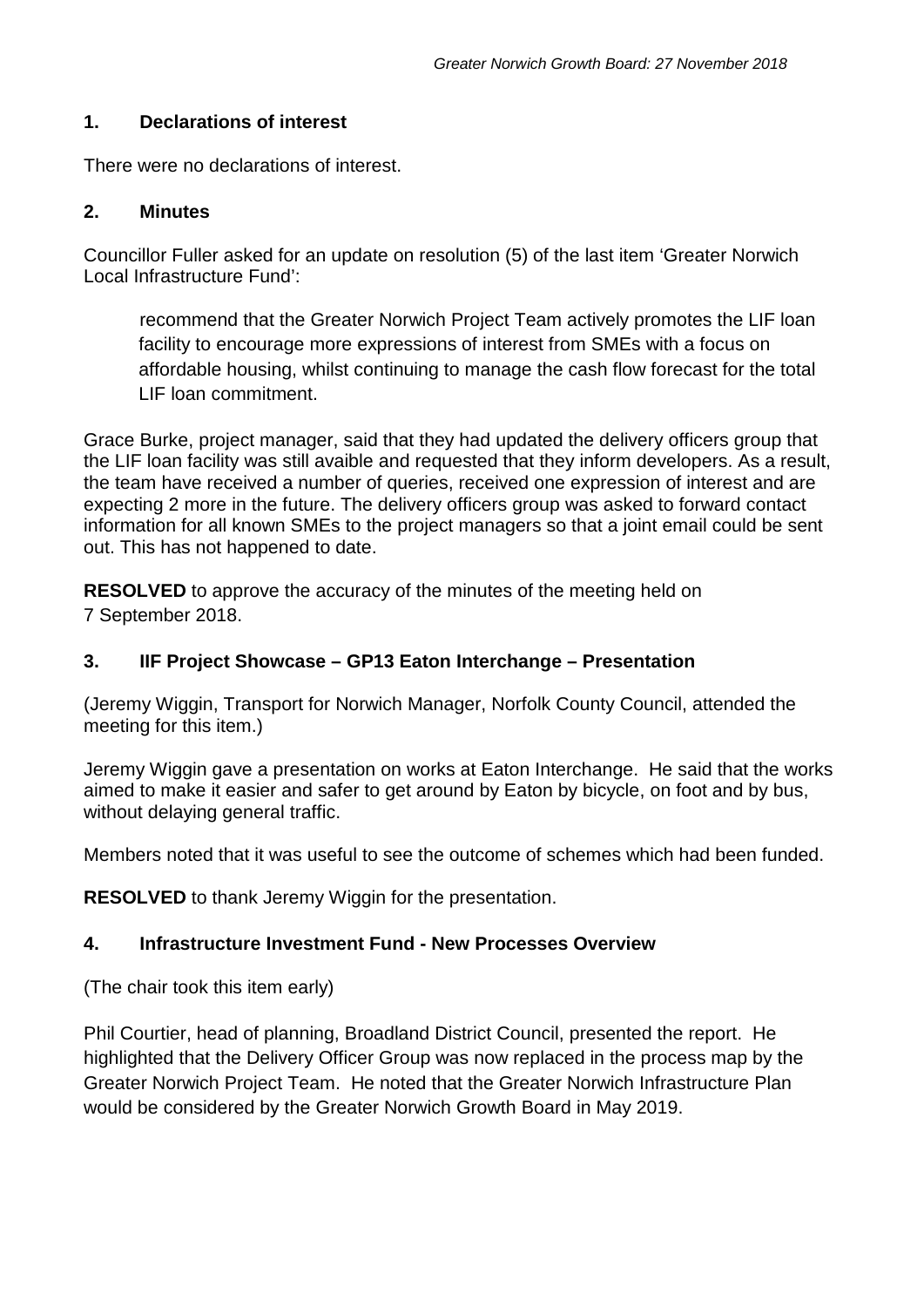In response to a question from Councillor Waters, Joe Ballard, project manager said that paragraph 5.6 referred to the fact that the instigation of the process map did not have an environmental impact; it was the project itself that did.

#### **RESOLVED** to:

- 1) agree the process map attached as the new overall process for projects receiving funds from the Infrastructure Investment Fund; and
- 2) continue to give the Infrastructure Development Board delegated authority to oversee the changes to forms and guidance of the Infrastructure Investment Fund.

### **5. Draft Five Year Infrastructure Plan**

Debbie Lorimer, director of growth and business development, South Norfolk District Council, presented the report. She explained that the Five Year Investment Plan (5YIP) set out the projects which support the growth as planned within the Joint Core Strategy (JCS) and the Greater Norwich City Deal. The projects were funded from the Community Infrastructure Levy (CIL). Officers from the Greater Norwich Project Team had reviewed the expected CIL income and revised the figures which were lower than had previously been expected. It was recommended that those projects which had already been agreed to be delivered in2019/20 continue to go forward and that funds previously allocated as a cash reserve be used to finance these projects. The project team had spoken with every project agreed within the programme, had reworked the figures so those presented in the report were the best forecast achievable.

The plan included £2M per annum for education.. An amendment to the report was noted; the last sentence on the education section, agenda page 19, should read:

£2M committed in 2018/19 has helped with two projects; one to identify and secure a new site to move the existing school at Blofield into larger and more suitable accommodation and two, in Brundall to ensure the primary school has suitable accommodation for larger cohorts of children.

Councillor Fuller provided context to the historical expectations of CIL amounts. He said that the possible introduction of Norwich City Council's Exceptional Circumstances Relief Policy (ECR) could impact on the amount of future CIL income received. The chair suggested that a report on CIL ECR policy and other factors that could impact on CIL could be brought to the next committee.

Councillor Fuller raised concerns regarding the repayments for Northern Distributor Road (NDR) and Long Stratton Bypass. Vince Muspratt, acting assistant director (economic development and strategy), Norfolk County Council, said legal agreements were in place regarding repayments in relation to both schemes. He suggested that he could circulate the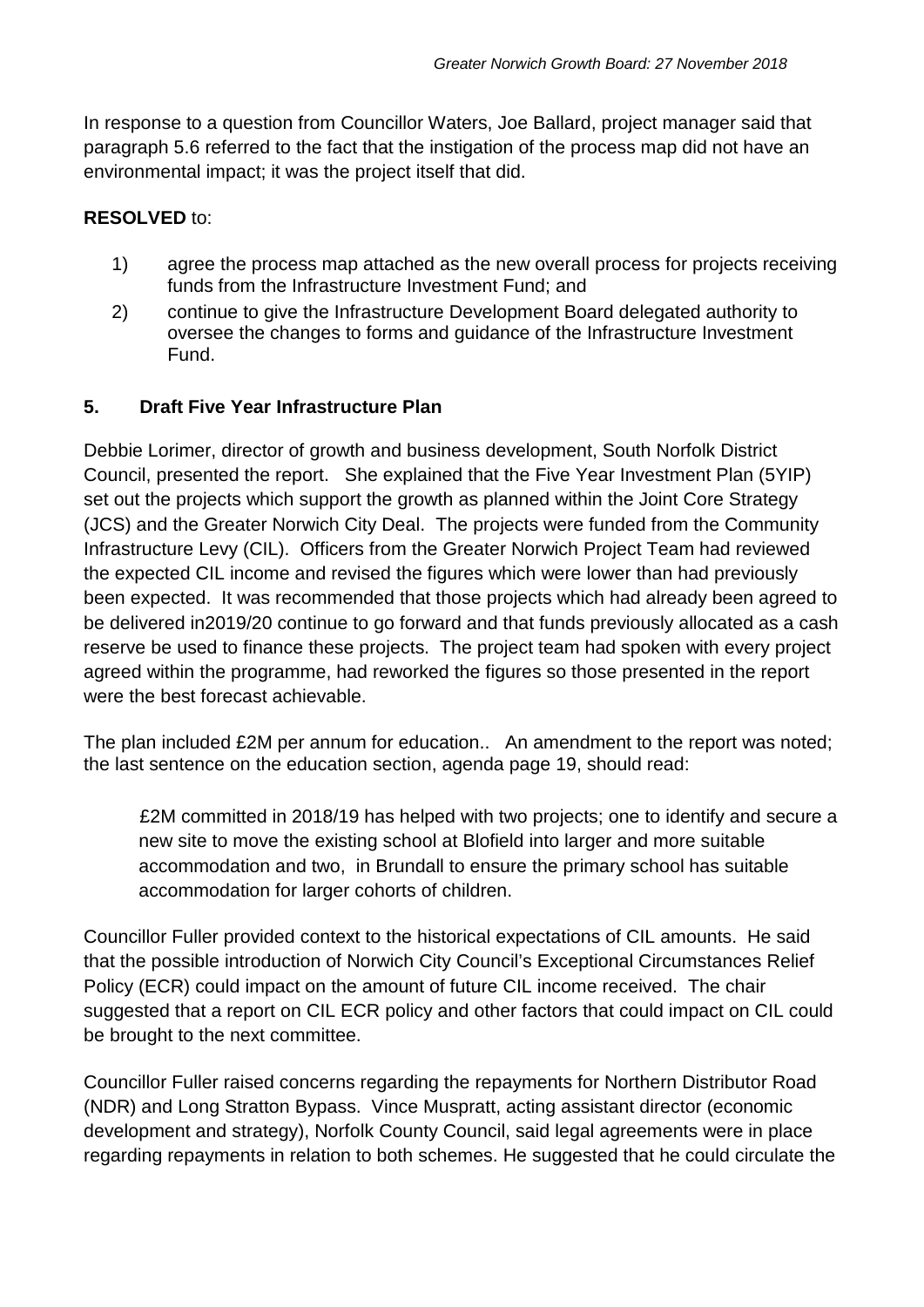likely total cost of borrowing for the NDR. The project manager noted that the repayments for the loans continued beyond the 5YIP.

Councillor Fuller highlighted the need for a CIL review to understand future CIL income levels. Councillor Proctor said it would be useful to note which order loans were called on and which debt was repayed first if there was a limited amount of CIL available. Members debated a CIL review and where this would be directed from. The project manager confirmed that this was in the job description of Mike Burrell, Norfolk County Council.

# **RESOLVED** to:

- 1) note the Draft Joint Five Year Infrastructure Investment Plan 19-24;
- 2) instruct officers to update this draft to reflect changes since its preparation before consideration at Partner's Cabinets and Councils in January 2019 and the Greater Norwich Growth Board meeting at its meeting on 4 February 2019;
- 3) agree the proposed 2019/20 Annual Growth Programme;
- 4) agree that the cash reserve should be reallocated into the IIF to support the delivery of previously agreed annual growth programmes, and to also instruct officers to forward plan the establishment of a new cash reserve in future versions of this Plan;
- 5) note the amendment to the report; the last sentence on the education section, agenda page 19, should read:

£2M committed in 2018/19 has helped with two projects; one to identify and secure a new site to move the existing school at Blofield into larger and more suitable accommodation and two, in Brundall to ensure the primary school has suitable accommodation for larger cohorts of children.

- 6) ask the project team to arrange for a report on the potential impact of Norwich City Council Community Infrastructure Levy Exceptional Circumstances Relief Policy and the changing landscape on CIL income;
- 7) ask the project team to circulate figures on the likely total cost of borrowing in relation to the NDR; and
- 8) the project team to report back on the timeline for a CIL review.

# **6. Response to the Independent Review of Build Out rates**

Debbie Lorimer, director of growth and business development, South Norfolk District Council, presented the report. She explained that the report sought instruction from the board on the development of a Special Purpose Vehicle (SPV). The report suggested that an informal workshop be arranged to explore options as set out in paragraph 4.6. of the report.

Following discussion it was;